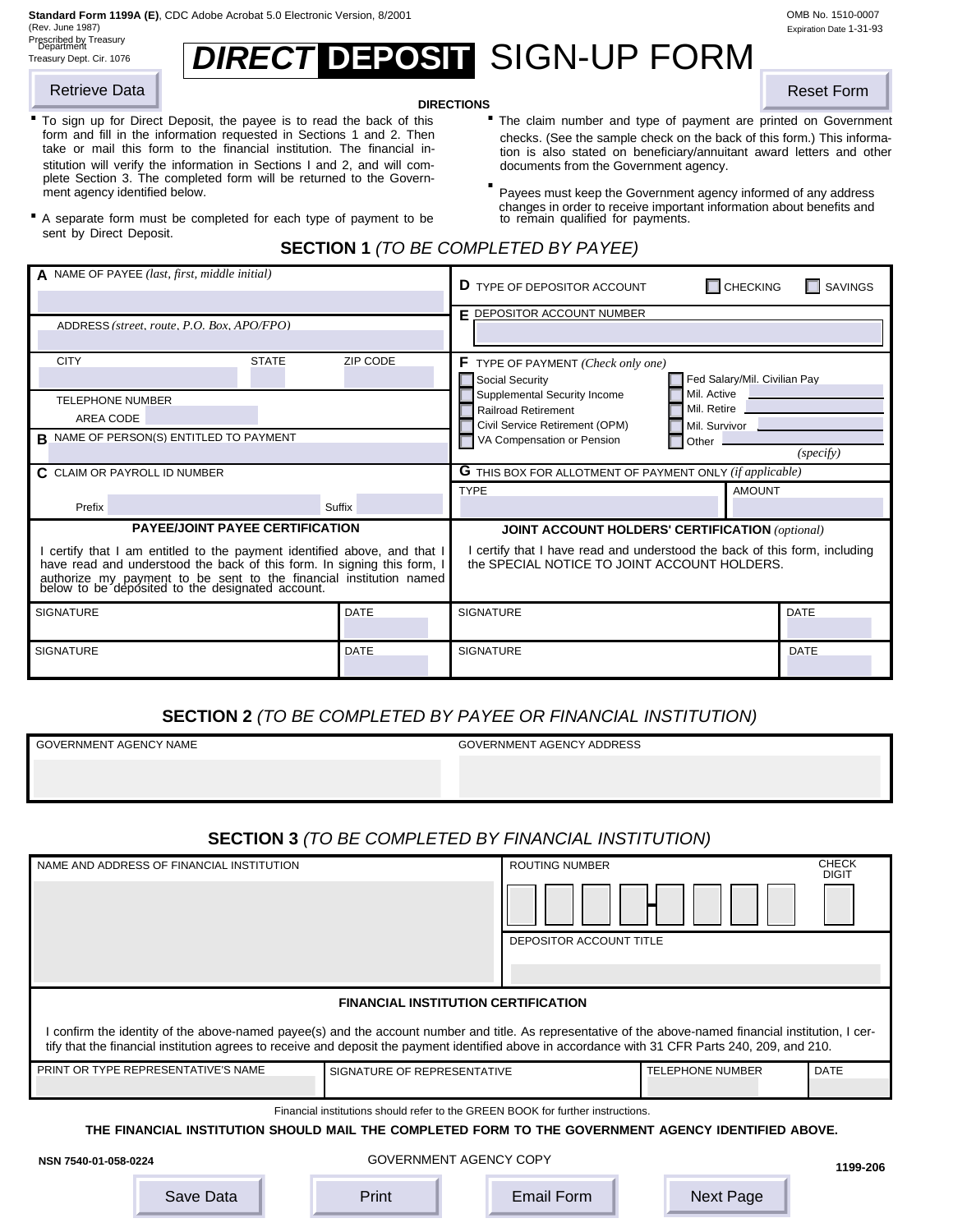**Standard Form 1199A (E)**, CDC Adobe Acrobat 5.0 Electronic Version, 8/2001 OMB No. 1510-0007

(Rev. June 1987) Prescribed by Treasury Department

| .<br>Prescribed by Treasury<br>Department<br>Treasury Dept. Cir. 1076 | <b>DIRECT DEPOSIT SIGN-UP FORM</b> |  |
|-----------------------------------------------------------------------|------------------------------------|--|
|                                                                       |                                    |  |

#### **DIRECTIONS**

- **DIRECTIONS**<br>To sign up for Direct Deposit, the payee is to read the back of this **The claim number and type of payment are printed on Government** form and fill in the information requested in Sections 1 and 2. Then take or mail this form to the financial institution. The financial institution will verify the information in Sections I and 2, and will complete Section 3. The completed form will be returned to the Government agency identified below. The example of any address must keep the Government agency informed of any address To sign up for Direct Deposit, the payee is to read the back of this
	- checks. (See the sample check on the back of this form.) This information is also stated on beneficiary/annuitant award letters and other documents from the Government agency. **.**
		- changes in order to receive important information about benefits and the remain qualified for payments.

Expiration Date 1-31-93

## **SECTION 1** *(TO BE COMPLETED BY PAYEE)*

| <b>Previous Page</b>                                                                                                                                                                                                                                                                                         |                                                                                                                                                                                                                                                                                                                                                                                                                                                 |                             | <b>DIRECTIONS</b>                                                                                                                                                                                                                                                                                                                                                                                                                                                                         |                              |                              |
|--------------------------------------------------------------------------------------------------------------------------------------------------------------------------------------------------------------------------------------------------------------------------------------------------------------|-------------------------------------------------------------------------------------------------------------------------------------------------------------------------------------------------------------------------------------------------------------------------------------------------------------------------------------------------------------------------------------------------------------------------------------------------|-----------------------------|-------------------------------------------------------------------------------------------------------------------------------------------------------------------------------------------------------------------------------------------------------------------------------------------------------------------------------------------------------------------------------------------------------------------------------------------------------------------------------------------|------------------------------|------------------------------|
| ment agency identified below.<br>sent by Direct Deposit.                                                                                                                                                                                                                                                     | " To sign up for Direct Deposit, the payee is to read the back of this<br>form and fill in the information requested in Sections 1 and 2. Then<br>take or mail this form to the financial institution. The financial in-<br>stitution will verify the information in Sections I and 2, and will com-<br>plete Section 3. The completed form will be returned to the Govern-<br>A separate form must be completed for each type of payment to be |                             | " The claim number and type of payment are printed on Government<br>checks. (See the sample check on the back of this form.) This informa-<br>tion is also stated on beneficiary/annuitant award letters and other<br>documents from the Government agency.<br>Payees must keep the Government agency informed of any address<br>changes in order to receive important information about benefits and<br>to remain qualified for payments.<br><b>SECTION 1 (TO BE COMPLETED BY PAYEE)</b> |                              |                              |
|                                                                                                                                                                                                                                                                                                              |                                                                                                                                                                                                                                                                                                                                                                                                                                                 |                             |                                                                                                                                                                                                                                                                                                                                                                                                                                                                                           |                              |                              |
|                                                                                                                                                                                                                                                                                                              | A NAME OF PAYEE (last, first, middle initial)                                                                                                                                                                                                                                                                                                                                                                                                   |                             | <b>D</b> TYPE OF DEPOSITOR ACCOUNT                                                                                                                                                                                                                                                                                                                                                                                                                                                        | $\Box$ CHECKING              | $\Box$ SAVINGS               |
|                                                                                                                                                                                                                                                                                                              | ADDRESS (street. route. P.O. Box. APO/FPO)                                                                                                                                                                                                                                                                                                                                                                                                      |                             | <b>F DEPOSITOR ACCOUNT NUMBER</b>                                                                                                                                                                                                                                                                                                                                                                                                                                                         |                              |                              |
| <b>CITY</b>                                                                                                                                                                                                                                                                                                  | <b>STATE</b>                                                                                                                                                                                                                                                                                                                                                                                                                                    | <b>ZIP CODE</b>             | <b>F</b> TYPE OF PAYMENT (Check only one)<br>Social Security                                                                                                                                                                                                                                                                                                                                                                                                                              | Fed Salary/Mil. Civilian Pay |                              |
| <b>TELEPHONE NUMBER</b>                                                                                                                                                                                                                                                                                      |                                                                                                                                                                                                                                                                                                                                                                                                                                                 |                             | <b>Supplemental Security Income</b><br><b>Railroad Retirement</b>                                                                                                                                                                                                                                                                                                                                                                                                                         | Mil. Active<br>Mil. Retire   |                              |
| AREA CODE                                                                                                                                                                                                                                                                                                    | <b>B</b> NAME OF PERSON(S) ENTITLED TO PAYMENT                                                                                                                                                                                                                                                                                                                                                                                                  |                             | Civil Service Retirement (OPM)                                                                                                                                                                                                                                                                                                                                                                                                                                                            | Mil. Survivor                |                              |
|                                                                                                                                                                                                                                                                                                              |                                                                                                                                                                                                                                                                                                                                                                                                                                                 |                             | VA Compensation or Pension                                                                                                                                                                                                                                                                                                                                                                                                                                                                | Other                        | (specify)                    |
| C CLAIM OR PAYROLL ID NUMBER                                                                                                                                                                                                                                                                                 |                                                                                                                                                                                                                                                                                                                                                                                                                                                 |                             | <b>G</b> THIS BOX FOR ALLOTMENT OF PAYMENT ONLY (if applicable)                                                                                                                                                                                                                                                                                                                                                                                                                           |                              |                              |
| Prefix                                                                                                                                                                                                                                                                                                       |                                                                                                                                                                                                                                                                                                                                                                                                                                                 | Suffix                      | <b>TYPE</b>                                                                                                                                                                                                                                                                                                                                                                                                                                                                               | <b>AMOUNT</b>                |                              |
|                                                                                                                                                                                                                                                                                                              | <b>PAYEE/JOINT PAYEE CERTIFICATION</b>                                                                                                                                                                                                                                                                                                                                                                                                          |                             | <b>JOINT ACCOUNT HOLDERS' CERTIFICATION (optional)</b>                                                                                                                                                                                                                                                                                                                                                                                                                                    |                              |                              |
|                                                                                                                                                                                                                                                                                                              | I certify that I am entitled to the payment identified above, and that I<br>have read and understood the back of this form. In signing this form, I<br>authorize my payment to be sent to the financial institution named below to be deposited to the designated account.                                                                                                                                                                      |                             | I certify that I have read and understood the back of this form, including<br>the SPECIAL NOTICE TO JOINT ACCOUNT HOLDERS.                                                                                                                                                                                                                                                                                                                                                                |                              |                              |
| SIGNATURE                                                                                                                                                                                                                                                                                                    |                                                                                                                                                                                                                                                                                                                                                                                                                                                 | <b>DATE</b>                 | <b>SIGNATURE</b>                                                                                                                                                                                                                                                                                                                                                                                                                                                                          |                              | <b>DATE</b>                  |
| <b>SIGNATURE</b>                                                                                                                                                                                                                                                                                             |                                                                                                                                                                                                                                                                                                                                                                                                                                                 | DATE                        | <b>SIGNATURE</b>                                                                                                                                                                                                                                                                                                                                                                                                                                                                          |                              | <b>DATE</b>                  |
| <b>SECTION 2</b> (TO BE COMPLETED BY PAYEE OR FINANCIAL INSTITUTION)<br><b>GOVERNMENT AGENCY NAME</b><br>GOVERNMENT AGENCY ADDRESS                                                                                                                                                                           |                                                                                                                                                                                                                                                                                                                                                                                                                                                 |                             |                                                                                                                                                                                                                                                                                                                                                                                                                                                                                           |                              |                              |
|                                                                                                                                                                                                                                                                                                              |                                                                                                                                                                                                                                                                                                                                                                                                                                                 |                             | <b>SECTION 3</b> (TO BE COMPLETED BY FINANCIAL INSTITUTION)                                                                                                                                                                                                                                                                                                                                                                                                                               |                              |                              |
|                                                                                                                                                                                                                                                                                                              | NAME AND ADDRESS OF FINANCIAL INSTITUTION                                                                                                                                                                                                                                                                                                                                                                                                       |                             | <b>ROUTING NUMBER</b>                                                                                                                                                                                                                                                                                                                                                                                                                                                                     |                              | <b>CHECK</b><br><b>DIGIT</b> |
|                                                                                                                                                                                                                                                                                                              |                                                                                                                                                                                                                                                                                                                                                                                                                                                 |                             |                                                                                                                                                                                                                                                                                                                                                                                                                                                                                           |                              |                              |
|                                                                                                                                                                                                                                                                                                              |                                                                                                                                                                                                                                                                                                                                                                                                                                                 |                             | DEPOSITOR ACCOUNT TITLE                                                                                                                                                                                                                                                                                                                                                                                                                                                                   |                              |                              |
|                                                                                                                                                                                                                                                                                                              |                                                                                                                                                                                                                                                                                                                                                                                                                                                 |                             |                                                                                                                                                                                                                                                                                                                                                                                                                                                                                           |                              |                              |
|                                                                                                                                                                                                                                                                                                              |                                                                                                                                                                                                                                                                                                                                                                                                                                                 |                             | <b>FINANCIAL INSTITUTION CERTIFICATION</b>                                                                                                                                                                                                                                                                                                                                                                                                                                                |                              |                              |
| I confirm the identity of the above-named payee(s) and the account number and title. As representative of the above-named financial institution, I cer-<br>tify that the financial institution agrees to receive and deposit the payment identified above in accordance with 31 CFR Parts 240, 209, and 210. |                                                                                                                                                                                                                                                                                                                                                                                                                                                 |                             |                                                                                                                                                                                                                                                                                                                                                                                                                                                                                           |                              |                              |
|                                                                                                                                                                                                                                                                                                              | PRINT OR TYPE REPRESENTATIVE'S NAME                                                                                                                                                                                                                                                                                                                                                                                                             | SIGNATURE OF REPRESENTATIVE |                                                                                                                                                                                                                                                                                                                                                                                                                                                                                           | <b>TELEPHONE NUMBER</b>      | <b>DATE</b>                  |
|                                                                                                                                                                                                                                                                                                              |                                                                                                                                                                                                                                                                                                                                                                                                                                                 |                             | Financial institutions should refer to the GREEN BOOK for further instructions.                                                                                                                                                                                                                                                                                                                                                                                                           |                              |                              |
|                                                                                                                                                                                                                                                                                                              |                                                                                                                                                                                                                                                                                                                                                                                                                                                 |                             | THE FINANCIAL INSTITUTION SHOULD MAIL THE COMPLETED FORM TO THE GOVERNMENT AGENCY IDENTIFIED ABOVE.                                                                                                                                                                                                                                                                                                                                                                                       |                              |                              |
| NSN 7540-01-058-0224                                                                                                                                                                                                                                                                                         |                                                                                                                                                                                                                                                                                                                                                                                                                                                 |                             | FINANCIAL INSTITUTION COPY                                                                                                                                                                                                                                                                                                                                                                                                                                                                |                              | 1199-206                     |
|                                                                                                                                                                                                                                                                                                              |                                                                                                                                                                                                                                                                                                                                                                                                                                                 |                             |                                                                                                                                                                                                                                                                                                                                                                                                                                                                                           |                              | <b>Next Page</b>             |

## **SECTION 2** *(TO BE COMPLETED BY PAYEE OR FINANCIAL INSTITUTION)*

## **SECTION 3** *(TO BE COMPLETED BY FINANCIAL INSTITUTION)*

| NAME AND ADDRESS OF FINANCIAL INSTITUTION                                                                                                                                                                                                                                                                  |                             | <b>ROUTING NUMBER</b>   |                         | <b>CHECK</b><br><b>DIGIT</b> |  |  |  |
|------------------------------------------------------------------------------------------------------------------------------------------------------------------------------------------------------------------------------------------------------------------------------------------------------------|-----------------------------|-------------------------|-------------------------|------------------------------|--|--|--|
|                                                                                                                                                                                                                                                                                                            |                             | DEPOSITOR ACCOUNT TITLE |                         |                              |  |  |  |
| <b>FINANCIAL INSTITUTION CERTIFICATION</b>                                                                                                                                                                                                                                                                 |                             |                         |                         |                              |  |  |  |
| confirm the identity of the above-named payee(s) and the account number and title. As representative of the above-named financial institution, I cer-<br>tify that the financial institution agrees to receive and deposit the payment identified above in accordance with 31 CFR Parts 240, 209, and 210. |                             |                         |                         |                              |  |  |  |
| PRINT OR TYPE REPRESENTATIVE'S NAME                                                                                                                                                                                                                                                                        | SIGNATURE OF REPRESENTATIVE |                         | <b>TELEPHONE NUMBER</b> | <b>DATE</b>                  |  |  |  |
|                                                                                                                                                                                                                                                                                                            |                             |                         |                         |                              |  |  |  |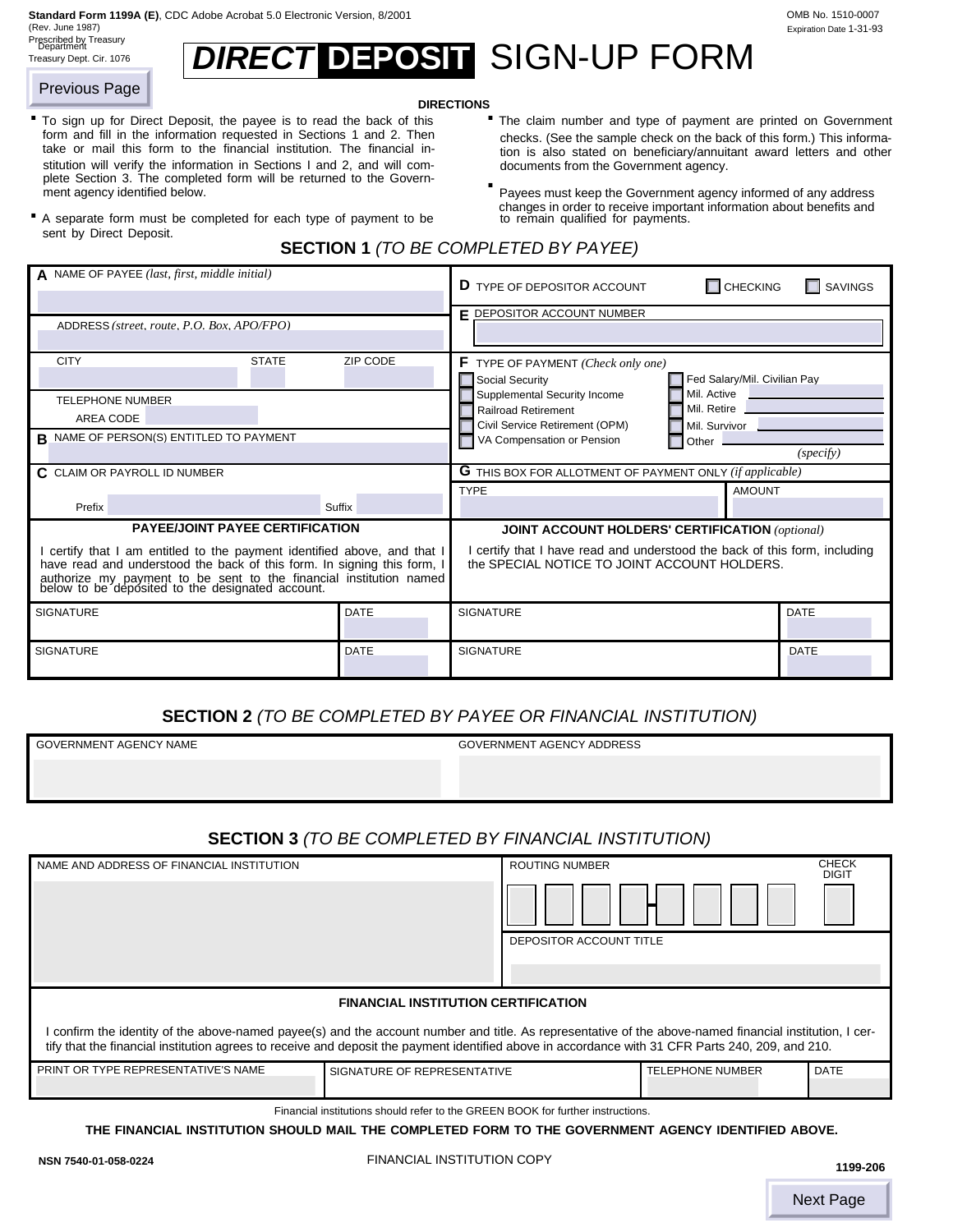**Standard Form 1199A (E)**, CDC Adobe Acrobat 5.0 Electronic Version, 8/2001 OMB No. 1510-0007

(Rev. June 1987) Prescribed by Treasury Department

| OMB No. 1510-0007       |
|-------------------------|
| Expiration Date 1-31-93 |
|                         |

# Treasury Dept. Cir. 1076 **Signarities,** SIGN-UP FORM

#### **DIRECTIONS**

- **DIRECTIONS**<br>To sign up for Direct Deposit, the payee is to read the back of this **The claim number and type of payment are printed on Government** form and fill in the information requested in Sections 1 and 2. Then take or mail this form to the financial institution. The financial institution will verify the information in Sections I and 2, and will complete Section 3. The completed form will be returned to the Government agency identified below. The example of any address must keep the Government agency informed of any address To sign up for Direct Deposit, the payee is to read the back of this
- sent by Direct Deposit. A separate form must be completed for each type of payment to be
- checks. (See the sample check on the back of this form.) This information is also stated on beneficiary/annuitant award letters and other documents from the Government agency. **.**
- changes in order to receive important information about benefits and the remain qualified for payments.

|  | <b>SECTION 1 (TO BE COMPLETED BY PAYEE)</b> |  |
|--|---------------------------------------------|--|
|--|---------------------------------------------|--|

| <b>Previous Page</b>                                     |                                                                                                                                                                                                                                                                                                                                                                                                                                                 |                             | <b>DIRECTIONS</b>                                                                                                                                                                                                                                                                                                                                                                                                                          |                                             |                              |  |  |
|----------------------------------------------------------|-------------------------------------------------------------------------------------------------------------------------------------------------------------------------------------------------------------------------------------------------------------------------------------------------------------------------------------------------------------------------------------------------------------------------------------------------|-----------------------------|--------------------------------------------------------------------------------------------------------------------------------------------------------------------------------------------------------------------------------------------------------------------------------------------------------------------------------------------------------------------------------------------------------------------------------------------|---------------------------------------------|------------------------------|--|--|
| ment agency identified below.<br>sent by Direct Deposit. | " To sign up for Direct Deposit, the payee is to read the back of this<br>form and fill in the information requested in Sections 1 and 2. Then<br>take or mail this form to the financial institution. The financial in-<br>stitution will verify the information in Sections I and 2, and will com-<br>plete Section 3. The completed form will be returned to the Govern-<br>A separate form must be completed for each type of payment to be |                             | " The claim number and type of payment are printed on Government<br>checks. (See the sample check on the back of this form.) This informa-<br>tion is also stated on beneficiary/annuitant award letters and other<br>documents from the Government agency.<br>Payees must keep the Government agency informed of any address<br>changes in order to receive important information about benefits and<br>to remain qualified for payments. |                                             |                              |  |  |
|                                                          |                                                                                                                                                                                                                                                                                                                                                                                                                                                 |                             | <b>SECTION 1 (TO BE COMPLETED BY PAYEE)</b>                                                                                                                                                                                                                                                                                                                                                                                                |                                             |                              |  |  |
|                                                          | A NAME OF PAYEE (last, first, middle initial)                                                                                                                                                                                                                                                                                                                                                                                                   |                             | <b>D</b> TYPE OF DEPOSITOR ACCOUNT                                                                                                                                                                                                                                                                                                                                                                                                         | $\Box$ CHECKING                             | $\Box$ SAVINGS               |  |  |
|                                                          | ADDRESS (street. route, P.O. Box, APO/FPO)                                                                                                                                                                                                                                                                                                                                                                                                      |                             | <b>F DEPOSITOR ACCOUNT NUMBER</b>                                                                                                                                                                                                                                                                                                                                                                                                          |                                             |                              |  |  |
| <b>CITY</b>                                              | <b>STATE</b>                                                                                                                                                                                                                                                                                                                                                                                                                                    | <b>ZIP CODE</b>             | <b>F</b> TYPE OF PAYMENT (Check only one)<br>Social Security                                                                                                                                                                                                                                                                                                                                                                               | Fed Salary/Mil. Civilian Pay                |                              |  |  |
| <b>TELEPHONE NUMBER</b><br>AREA CODE                     |                                                                                                                                                                                                                                                                                                                                                                                                                                                 |                             | Supplemental Security Income<br><b>Railroad Retirement</b><br>Civil Service Retirement (OPM)                                                                                                                                                                                                                                                                                                                                               | Mil. Active<br>Mil. Retire<br>Mil. Survivor |                              |  |  |
|                                                          | R NAME OF PERSON(S) ENTITLED TO PAYMENT                                                                                                                                                                                                                                                                                                                                                                                                         |                             | VA Compensation or Pension                                                                                                                                                                                                                                                                                                                                                                                                                 | Other                                       | (specify)                    |  |  |
| C CLAIM OR PAYROLL ID NUMBER                             |                                                                                                                                                                                                                                                                                                                                                                                                                                                 |                             | <b>G</b> THIS BOX FOR ALLOTMENT OF PAYMENT ONLY (if applicable)                                                                                                                                                                                                                                                                                                                                                                            |                                             |                              |  |  |
| Prefix                                                   |                                                                                                                                                                                                                                                                                                                                                                                                                                                 | Suffix                      | <b>TYPE</b>                                                                                                                                                                                                                                                                                                                                                                                                                                | <b>AMOUNT</b>                               |                              |  |  |
|                                                          | <b>PAYEE/JOINT PAYEE CERTIFICATION</b>                                                                                                                                                                                                                                                                                                                                                                                                          |                             | <b>JOINT ACCOUNT HOLDERS' CERTIFICATION (optional)</b>                                                                                                                                                                                                                                                                                                                                                                                     |                                             |                              |  |  |
|                                                          | I certify that I am entitled to the payment identified above, and that I<br>have read and understood the back of this form. In signing this form, I<br>authorize my payment to be sent to the financial institution named below to be deposited to the designated account.                                                                                                                                                                      |                             | I certify that I have read and understood the back of this form, including<br>the SPECIAL NOTICE TO JOINT ACCOUNT HOLDERS.                                                                                                                                                                                                                                                                                                                 |                                             |                              |  |  |
| <b>SIGNATURE</b>                                         |                                                                                                                                                                                                                                                                                                                                                                                                                                                 | <b>DATE</b>                 | <b>SIGNATURE</b>                                                                                                                                                                                                                                                                                                                                                                                                                           |                                             | <b>DATE</b>                  |  |  |
| <b>SIGNATURE</b>                                         |                                                                                                                                                                                                                                                                                                                                                                                                                                                 | DATE                        | <b>SIGNATURE</b>                                                                                                                                                                                                                                                                                                                                                                                                                           |                                             | <b>DATE</b>                  |  |  |
|                                                          | <b>SECTION 2</b> (TO BE COMPLETED BY PAYEE OR FINANCIAL INSTITUTION)                                                                                                                                                                                                                                                                                                                                                                            |                             |                                                                                                                                                                                                                                                                                                                                                                                                                                            |                                             |                              |  |  |
| <b>GOVERNMENT AGENCY NAME</b>                            |                                                                                                                                                                                                                                                                                                                                                                                                                                                 |                             | <b>GOVERNMENT AGENCY ADDRESS</b>                                                                                                                                                                                                                                                                                                                                                                                                           |                                             |                              |  |  |
|                                                          |                                                                                                                                                                                                                                                                                                                                                                                                                                                 |                             |                                                                                                                                                                                                                                                                                                                                                                                                                                            |                                             |                              |  |  |
|                                                          |                                                                                                                                                                                                                                                                                                                                                                                                                                                 |                             | <b>SECTION 3</b> (TO BE COMPLETED BY FINANCIAL INSTITUTION)                                                                                                                                                                                                                                                                                                                                                                                |                                             |                              |  |  |
|                                                          | NAME AND ADDRESS OF FINANCIAL INSTITUTION                                                                                                                                                                                                                                                                                                                                                                                                       |                             | <b>ROUTING NUMBER</b>                                                                                                                                                                                                                                                                                                                                                                                                                      |                                             | <b>CHECK</b><br><b>DIGIT</b> |  |  |
|                                                          |                                                                                                                                                                                                                                                                                                                                                                                                                                                 |                             |                                                                                                                                                                                                                                                                                                                                                                                                                                            |                                             |                              |  |  |
|                                                          | DEPOSITOR ACCOUNT TITLE                                                                                                                                                                                                                                                                                                                                                                                                                         |                             |                                                                                                                                                                                                                                                                                                                                                                                                                                            |                                             |                              |  |  |
|                                                          |                                                                                                                                                                                                                                                                                                                                                                                                                                                 |                             | <b>FINANCIAL INSTITUTION CERTIFICATION</b>                                                                                                                                                                                                                                                                                                                                                                                                 |                                             |                              |  |  |
|                                                          |                                                                                                                                                                                                                                                                                                                                                                                                                                                 |                             | I confirm the identity of the above-named payee(s) and the account number and title. As representative of the above-named financial institution, I cer-<br>tify that the financial institution agrees to receive and deposit the payment identified above in accordance with 31 CFR Parts 240, 209, and 210.                                                                                                                               |                                             |                              |  |  |
|                                                          | PRINT OR TYPE REPRESENTATIVE'S NAME                                                                                                                                                                                                                                                                                                                                                                                                             | SIGNATURE OF REPRESENTATIVE |                                                                                                                                                                                                                                                                                                                                                                                                                                            | <b>TELEPHONE NUMBER</b>                     | <b>DATE</b>                  |  |  |
|                                                          |                                                                                                                                                                                                                                                                                                                                                                                                                                                 |                             | Financial institutions should refer to the GREEN BOOK for further instructions.                                                                                                                                                                                                                                                                                                                                                            |                                             |                              |  |  |
|                                                          |                                                                                                                                                                                                                                                                                                                                                                                                                                                 |                             | THE FINANCIAL INSTITUTION SHOULD MAIL THE COMPLETED FORM TO THE GOVERNMENT AGENCY IDENTIFIED ABOVE.                                                                                                                                                                                                                                                                                                                                        |                                             |                              |  |  |
| NSN 7540-01-058-0224                                     |                                                                                                                                                                                                                                                                                                                                                                                                                                                 |                             | PAYEE(S) COPY                                                                                                                                                                                                                                                                                                                                                                                                                              |                                             | 1199-206                     |  |  |
|                                                          |                                                                                                                                                                                                                                                                                                                                                                                                                                                 |                             |                                                                                                                                                                                                                                                                                                                                                                                                                                            |                                             | <b>Next Page</b>             |  |  |

# **SECTION 2** *(TO BE COMPLETED BY PAYEE OR FINANCIAL INSTITUTION)*

## **SECTION 3** *(TO BE COMPLETED BY FINANCIAL INSTITUTION)*

| NAME AND ADDRESS OF FINANCIAL INSTITUTION                                                                                                                                                                                                                                                                  | <b>ROUTING NUMBER</b>       |  |                         | <b>CHECK</b><br><b>DIGIT</b> |             |  |  |
|------------------------------------------------------------------------------------------------------------------------------------------------------------------------------------------------------------------------------------------------------------------------------------------------------------|-----------------------------|--|-------------------------|------------------------------|-------------|--|--|
|                                                                                                                                                                                                                                                                                                            | DEPOSITOR ACCOUNT TITLE     |  |                         |                              |             |  |  |
| <b>FINANCIAL INSTITUTION CERTIFICATION</b>                                                                                                                                                                                                                                                                 |                             |  |                         |                              |             |  |  |
| confirm the identity of the above-named payee(s) and the account number and title. As representative of the above-named financial institution, I cer-<br>tify that the financial institution agrees to receive and deposit the payment identified above in accordance with 31 CFR Parts 240, 209, and 210. |                             |  |                         |                              |             |  |  |
| PRINT OR TYPE REPRESENTATIVE'S NAME                                                                                                                                                                                                                                                                        | SIGNATURE OF REPRESENTATIVE |  | <b>TELEPHONE NUMBER</b> |                              | <b>DATE</b> |  |  |